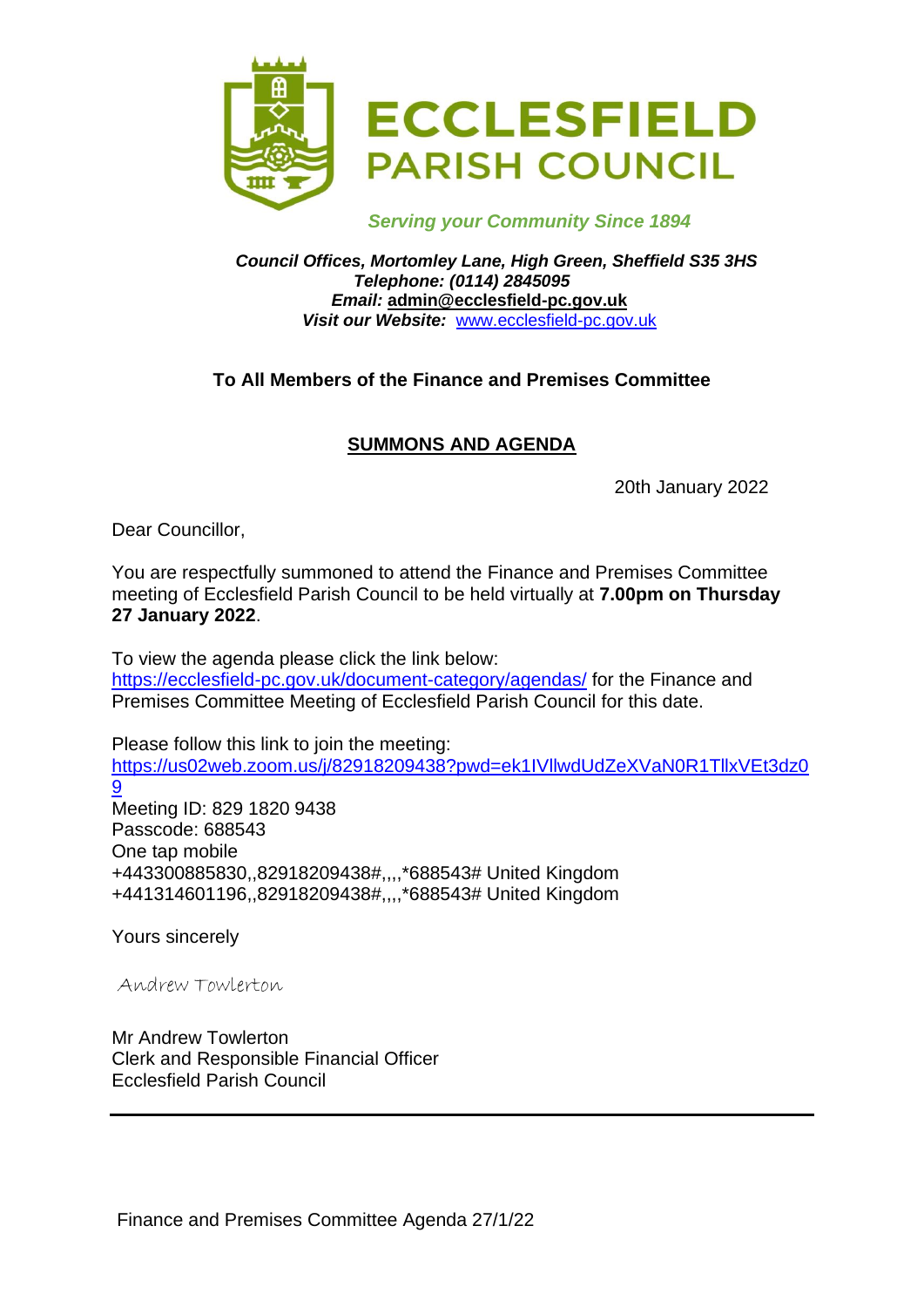## **Committee Membership\***

**Councillor Kate Guest (Chairman), Councillor David Ogle (Vice Chairman), Councillor Victoria Bowden, Councillor John Brownrigg (Ex Officio), Councillor Susan Davidson, Councillor John Housley (Ex Officio) and Councillor Thomas Sturgess.**

\*Substitute members may be appointed in accordance with Standing Order 4v.

# **Chairman's Announcement**

Prior to the commencement of the meeting, the Chairman will outline the procedure for this remote meeting to ensure that the meeting is effective, safe, and lawful including:

- Councillors must observe the Council's Code of Conduct during the meeting.
- Voting procedure.
- Public session and exclusion of the press and public procedures.
- Anyone wishing to record is asked to let the Chairman of the meeting know prior to the start of the meeting. The meeting is being recorded by the Council for the purposes of aiding minute taking.
- All Councillors present are required to state their name prior to the commencement of the meeting.

# **AGENDA**

## **2021/98 (F&P). Apologies and Reasons for Absence**

To note any absences. To approve any reasons for absence.

#### **2021/99 (F&P). Declarations of Interest**

To consider any requests for dispensation.

To note any declaration or interests not already declared under the Member's Code of Conduct or Member's Register of Disclosable Pecuniary Interests.

## **2021/100 (F&P). Exclusion of Press and Public**

To consider the exclusion of the Press and Public in accordance with Public Bodies Admission to Meetings Act 1960 Section 1 (2) due to the confidential nature of the business to be transacted.

## **2021/101 (F&P). Public Participation Session**

To receive questions from members of the public under the direction of the Chairman and in accordance with the Council's Standing Orders. (Standing Order 3 states that the public participation session will be for no more than 15 minutes and a member of the public shall not speak for more than 3 minutes).

Finance and Premises Committee Agenda 27/1/22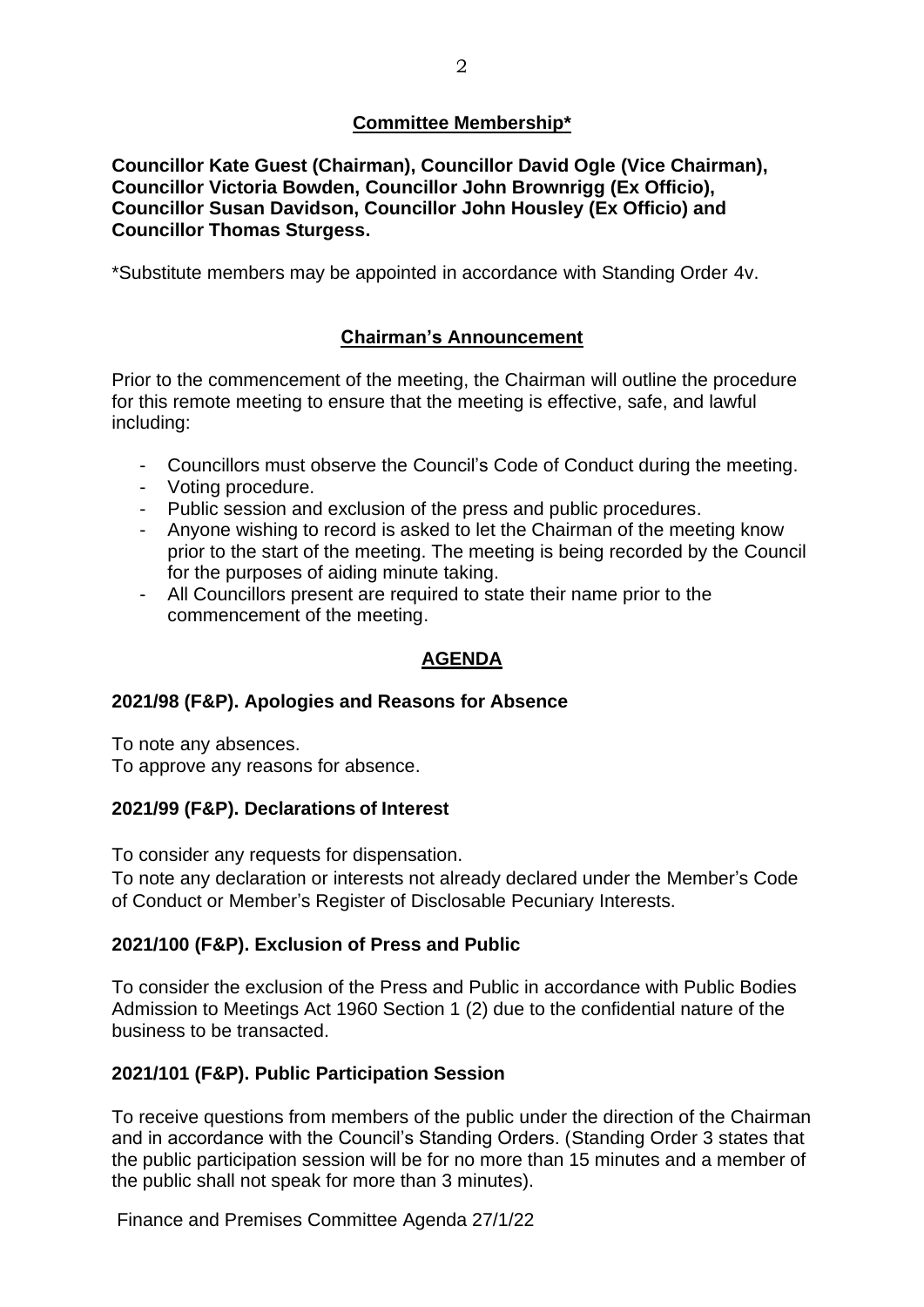Members of the public should please note that the Council reserves the right to respond in writing if any matter requires further research or consideration and that reports should be submitted in writing before the meeting so they can be dealt with under correspondence.

### **2021/102 (F&P). Grant Applications**

#### **Ward Based Grants**

• South Yorkshire County Scout Council (attached as item 102a)

#### **Covid Support and Recovery Fund Grant**

- High Green Community Shop (attached as item 102b)
- Chapeltown Playgroup (attached as item 102c)

#### **Community Infrastructure Levy**

Sheffield City Council (attached as item 102d)

### **2021/103 (F&P). Finance Committee Minutes**

To consider the approved Minutes and actions of the Finance and Premises Committee meeting held on 16 December 2021 (attached as item 103a).

#### **2021/104 (F&P). Appointment of an Internal Auditor**

Following the announcement that the Council's current Internal Auditor provider (Yorkshire Internal Audit Service) is unable to continue to provide this service, the Council has undertaken a tendering process for a suitable replacement. The Committee needs to consider the outcomes of this tendering process and make any recommendations to Full Council on next steps.

#### **2021/105 (F&P). Financial Matters**

# **1. Bank Balances as of 18th January 2022**

| Co op General account               | £ 60,418.23           |
|-------------------------------------|-----------------------|
| Co op Imprest account               | £ 3,736.79            |
| Co op Deposit account               | 10.48<br>$\mathbf{F}$ |
| <b>Grenoside Exhibition account</b> | £ 2,607.11            |
| Scottish Widows account             | £ 59,863.99           |
| <b>Unity Trust account</b>          | £170,374.00           |
| <b>Black Rock Investments</b>       | £ 9,878.10            |
| M & G Investments                   | £ 16,457.86           |